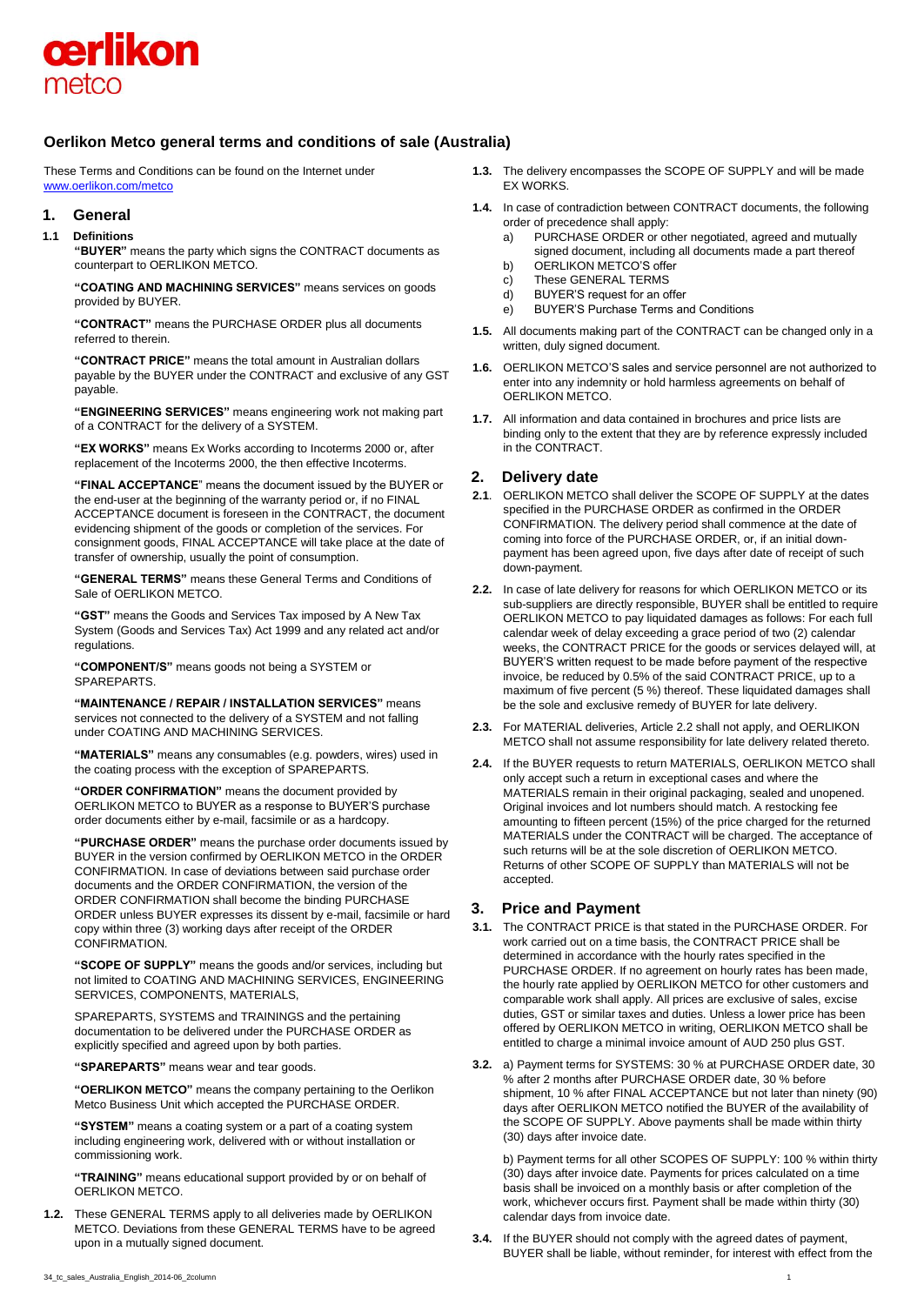

agreed date on which payment was due, at a rate depending on the normal interest conditions at the BUYER'S domicile, but not less than five per cent (5%) above the current offered rate by Westpac Bank, applicable at the due date of the delayed payment.

- **3.5.** All payments shall be made without any deductions in the currency stated in the CONTRACT.
- **3.6.** In case of late payment, OERLIKON METCO may after having notified the BUYER in writing, suspend its performance of the SCOPE OF SUPPLY until the open and due invoices have been paid.
- **3.7.** If BUYER and OERLIKON METCO agreed on issuing a Letter of Credit by BUYER, such Letter of Credit in favor of OERLIKON METCO shall be irrevocable, extendable, and confirmed by a first class worldwide active bank. Withdrawal of the money shall be against invoice and bill of lading or warehouse receipt.

# **4. Goods and Services Tax (Gst)**

- **4.1.** Unless explicitly stated, GST is not included in the CONTRACT PRICE.
- **4.2.** Where GST is imposed on OERLIKON METCO in respect of the SCOPE OF SUPPLY, then the BUYER must pay to OERLIKON METCO the amount of such GST in addition to the CONTRACT PRICE.
- **4.3.** OERLIKON METCO will give the BUYER written notice of the amount of any GST payable under this clause and provide a tax invoice showing the amount of the GST payable.

# **5. Intellectual Property**

- **5.1.** BUYER shall provide the technical documentation (e.g. up-to-date drawings, descriptions, charts, instructions) which is necessary for the delivery of the SCOPE OF SUPPLY and is specified in the CONTRACT. BUYER confirms that BUYER is fully authorized to use (or have used) the technical documentation provided to OERLIKON METCO for the performance of the SCOPE OF SUPPLY by OERLIKON METCO or its sub-suppliers, respectively. In case BUYER would not be authorized to order said performance from OERLIKON METCO without violation of intellectual property rights of third parties, or if such right should be challenged, BUYER shall inform OERLIKON METCO without any delay. In this case, OERLIKON METCO shall stop the work until the approvals needed for the performance have been obtained. In any event, the BUYER fully indemnifies and keeps harmless OERLIKON METCO with respect to any loss, damage or claim that arises either directly or indirectly from any infringement of a third party's intellectual property rights by the BUYER in the provision of any technical documentation in accordance with this clause.
- **5.2.** OERLIKON METCO shall not use technical documentation received from BUYER for any purpose other than to fulfill the CONTRACT.
- **5.3.** Any know-how, inventions, patents or copyrights or the like belonging to or provided by OERLIKON METCO and used for or developed in the course of the fulfillment of the CONTRACT by OERLIKON METCO shall remain OERLIKON METCO'S property, and no ownership shall be transferred to BUYER with respect to such know-how, inventions, patents and copyrights, independent of the hardware on which such know-how, inventions, patents or copyrights is made available (machinery, paper, electronic medium, etc.). However, BUYER shall be granted a limited and non-transferable right to use such know-how, invention, patents, copyright or the like for the operation, maintenance and repair of the SCOPE OF SUPPLY on a non-exclusive basis, which right shall **not** include the use of the said intellectual property for the reproduction of the SCOPE OF SUPPLY or parts thereof. If the SCOPE OF SUPPLY consists of ENGINEERING SERVICES, BUYER shall be permitted to use, on a nonexclusive and non-transferable basis, the documentation received for the purpose described in the PURCHASE ORDER. In case of doubt, ENGINEERING SERVICES provided for the development of a SYSTEM or COATING AND MACHINING SERVICES shall be deemed to be made available for the procurement of such goods or services from OERLIKON METCO.
- **5.4.** a) OERLIKON METCO warrants that the SCOPE OF SUPPLY and any part thereof, in the particular form sold by OERLIKON METCO, shall not infringe any intellectual property rights of third parties. In the event of any patent infringement relating to the said SCOPE OF SUPPLY, OERLIKON METCO may, in its sole discretion, procure the right to use the SCOPE OF SUPPLY without impairing its suitability, or modify or replace it so that it is rendered non-infringing. The obligations of OERLIKON METCO set forth herein are contingent upon (i) OERLIKON METCO receiving prompt written notice from BUYER of such

infringement; (ii) OERLIKON METCO receiving assistance from BUYER in the defense; and (iii) the right of OERLIKON METCO to settle or defend.

b) This obligation of OERLIKON METCO shall not apply to (i) the SCOPE OF SUPPLY or part thereof which has been manufactured according to BUYER'S design, (ii) services performed by using BUYER'S documentation, (iii) the use of the SCOPE OF SUPPLY or any part thereof in conjunction with any other product in a combination not furnished by OERLIKON METCO as part of the SCOPE OF SUPPLY, (iv) products fabricated by using the SCOPE OF SUPPLY. As to any such equipment, service, product, part or use in such combination, OERLIKON METCO assumes no liability whatsoever for infringement of intellectual property rights of third parties, and BUYER shall indemnify OERLIKON METCO against any respective infringement claims. OERLIKON METCO shall co-operate with BUYER in the same manner as required by OERLIKON METCO under 4.4 a) (i) to (iii) herein above.

**5.5.** OERLIKON METCO'S copyrighted material shall not be copied by BUYER except for archiving purposes or to replace a defective copy.

# **6. Installation and site Preparation**

- **6.1.** If installation services are a part of the SCOPE OF SUPPLY, it is the responsibility of the BUYER to prepare the site environmentally and to provide the required services, electrical wiring and conduit, dry compressed air and piping, gas supply and piping, tools for installation, water drain, permits, including work permits, licenses, approvals, etc. as well as whatever is required to uncrate and move the equipment into its location.
- **6.2.** BUYER also undertakes to maintain the facilities, upon which OERLIKON METCO'S personnel maybe required to enter, in a safe condition, and to comply with all applicable laws, statutes and regulations governing workplace health and safety, and to give OERLIKON METCO'S personnel all instructions necessary. OERLIKON METCO shall make sure that its personnel will follow all instructions reasonably made by BUYER. The same applies vice versa in case BUYER'S personnel have to enter upon OERLIKON METCO'S facilities. The BUYER further undertakes to maintain at all times appropriate insurance cover under current policies, under which an employee or contractor of OERLIKON METCO working at the BUYER'S premises would be adequately covered by such insurance in the case of any injury or death.
- **6.3.** BUYER'S failure to comply with the obligations stated in Articles 6.1 and 6.2 above shall entitle OERLIKON METCO to either stop rendering its services, and/or postpone the delivery terms, and/or ask for additional charges for the lost time of its service personnel, such time to be calculated and charged in accordance with Articles 3.1 and 3.3 herein above.

# **7. Warranty**

Articles 7.1 through 7.7 contain specific warranties referring to various SCOPES OF SUPPLY. Only the warranty provision(s) referring to a specific SCOPE OF SUPPLY shall apply.

#### **7.1. SYSTEMS and COMPONENTS**

OERLIKON METCO shall remedy any defect resulting from faulty materials or faulty workmanship. To the extent OERLIKON METCO is responsible for the design the same obligation applies to defects resulting from faulty design. If requested to do so by BUYER in writing, and as BUYER'S sole and exclusive remedy, OERLIKON METCO agrees to, at its sole option, either repair or replace the faulty parts of the SCOPE OF SUPPLY, or supply BUYER with non-defective SCOPE OF SUPPLY or part thereof. These remedies shall be provided for the defects notified to OERLIKON METCO during the warranty period under the conditions defined in Article 7.9 herein below and are granted for twelve (12) months.

#### **7.2. MATERIALS**

OERLIKON METCO warrants that when dispatched from OERLIKON METCO'S factory, all MATERIALS meet the specifications described in the respective product data sheet. If requested to do so by BUYER in writing, and as BUYER'S sole and exclusive remedy, OERLIKON METCO agrees to replace, at OERLIKON METCO'S own cost, any MATERIALS which do not meet the specifications described in the said product data sheet or which have been specifically agreed upon in the CONTRACT. These remedies shall be provided for the defects notified to OERLIKON METCO during the warranty period under the conditions defined in Article 7.9 herein below and are granted for two (2) months.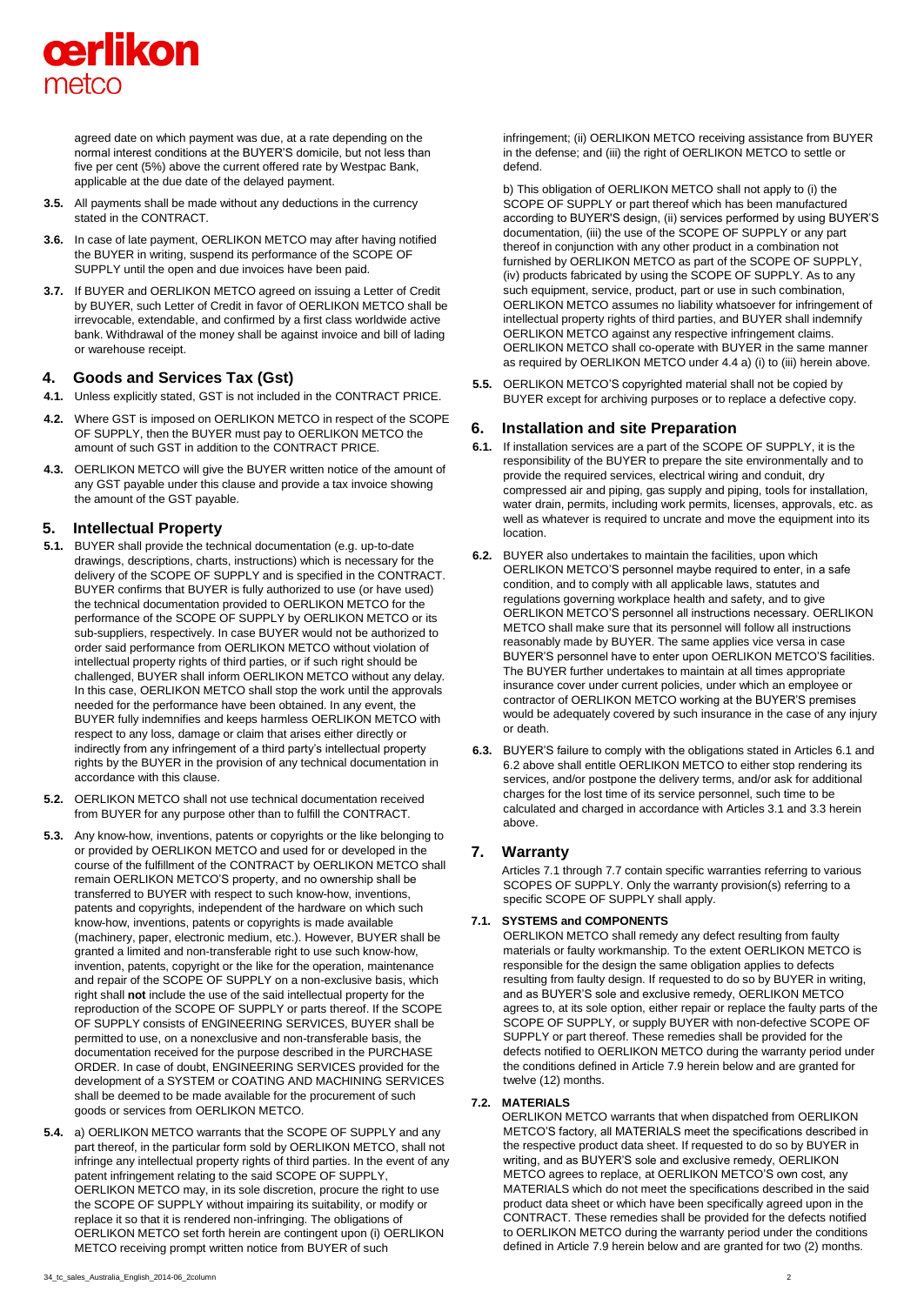# **cerlikon** metco

## **7.3. COATING AND MACHINING SERVICES**

OERLIKON METCO shall remedy any defect resulting from not using the materials specified, or from faulty workmanship. OERLIKON METCO assumes no warranty or representation regarding the fitness of the coating or machining applied for the purpose for which the coated goods are intended to be used. If requested to do so by BUYER in writing, and as BUYER'S sole and exclusive remedy, OERLIKON METCO shall at its sole option repair the defective coating or machining or remove and reprocess it. These remedies shall be provided for the defects notified to OERLIKON METCO during the warranty period under the conditions defined in Article 7.9 herein below and are granted for six (6) months.

## **7.4. MAINTENANCE / REPAIR / INSTALLATION SERVICES**

OERLIKON METCO'S obligations consist of using proper care and skill in performing the work described in the CONTRACT and, if parts (SPAREPARTS or other parts) are supplied by OERLIKON METCO in connection with such SERVICES, to deliver parts, which are free of defects. If requested to do so by BUYER in writing, and as BUYER'S sole and exclusive remedy, OERLIKON METCO shall re-do any faulty service work at its own cost. Defects resulting from insufficient or inappropriate documentation delivered by BUYER shall be remedied at BUYER'S cost. These remedies shall be provided for the defects notified to OERLIKON METCO during the warranty period under the conditions defined in Article 7.9 herein below and are granted for six (6) months.

#### **7.5. SPAREPARTS**

OERLIKON METCO shall remedy any defect resulting from faulty materials or faulty workmanship. If requested to do so by BUYER in writing, and as BUYER'S sole and exclusive remedy, OERLIKON METCO agrees to, at its sole option, either repair or replace the faulty SPAREPARTS, or supply BUYER with nondefective SPAREPARTS. These remedies shall be provided for the defects notified to OERLIKON METCO during the warranty period under the conditions defined in Article 7.9 herein below and are granted for twelve (12) months except as otherwise agreed upon in the CONTRACT or as can normally be expected for such types of SPAREPARTS and the specific use, whichever time period is the shortest.

# **7.6. ENGINEERING SERVICES**

OERLIKON METCO'S obligations consist of using proper care and skill in performing the work described in the CONTRACT. However, OERLIKON METCO does not provide any warranty for successful achievement of the results envisaged in the CONTRACT. If requested to do so by BUYER in writing, and as BUYER'S sole and exclusive remedy, OERLIKON METCO shall re-do any faulty service work at its own cost. These remedies shall be provided for the faults notified to OERLIKON METCO during the warranty period under the conditions defined in Article 7.9 herein below and are granted for six (6) months.

# **7.7. TRAINING**

OERLIKON METCO'S obligations consist of using proper care and skill in performing the TRAINING. OERLIKON METCO shall assume liability regarding correctness of the content, communicated orally or in writing, only to the extent that damages resulting form TRAINING are based on OERLIKON METCO'S gross negligence or willful misconduct.

#### **7.8. Performance Guarantee**

Unless explicitly specified in the CONTRACT, OERLIKON METCO shall not provide performance guarantees. If a performance guarantee has been agreed upon, it shall be fulfilled if the guaranteed values have been reached in a performance test, or, if no such test has been agreed upon, if the SCOPE OF SUPPLY goes into commercial operation. OERLIKON METCO'S liability for not reaching the guaranteed values, although the pre-conditions for which the BUYER or the end-user are responsible have been fulfilled, shall be limited to liquidated damages amounting to maximum ten percent (10 %) of the CONTRACT price for all SCOPE OF SUPPLY, except for SYSTEMS, for which OERLIKON METCO'S liability shall be limited to five percent (5%) of the CONTRACT price.

#### **7.9 General Conditions applicable to OERLIKON METCO'S Warranty**  a) Place where Warranty Work is executed

OERLIKON METCO reserves the right to require that the BUYER or the end-user returns the SCOPE OF SUPPLY or parts thereof to OERLIKON METCO'S production facility to provide proper warranty service.

Regarding SYSTEMS, OERLIKON METCO shall use its best efforts to perform the warranty work at BUYER'S or end-user's facility, and as soon as reasonably practicable after receipt of written notification by the BUYER or the end-user. In case OERLIKON METCO requires that the BUYER or end-user returns the SYSTEM or part thereof to OERLIKON METCO'S facilities, OERLIKON METCO shall reimburse BUYER or end-

user solely the costs paid for sea or land transportation, with the exclusion of any internal costs. Regarding COATING AND MACHINING SERVICES, OERLIKON METCO shall bear the costs for the corresponding repair or reprocessing work which occurs outside its works if it is not possible to carry out such repairs or reprocessing work in OERLIKON METCO'S works, or if this would involve unreasonable expenses. Such costs shall be borne to the extent that they are reasonable under the circumstances prevailing, and provided BUYER or end-user has obtained OERLIKON METCO'S prior written approval.

#### b) Start of Warranty Period

Unless otherwise agreed upon in writing, the warranty period for SYSTEMS, COMPONENTS, and MAINTENANCE / REPAIR / INSTALLATION SERVICES starts at the date of FINAL ACCEPTANCE of the respective SCOPE OF SUPPLY, in any case not later than ninety (90) days after announcement of readiness for shipment in case of delivery of goods, or completion of the services. FINAL ACCEPTANCE shall not be deferred due to minor defects. For MATERIALS, COATING AND MACHINING SERVICES and SPARE PARTS the warranty period starts at the date of delivery EX WORKS.

#### c) Early termination of Warranty Period

The warranty periods stipulated in 7.1 through 7.7 above shall terminate if BUYER or a third party undertakes inappropriate or improper modification or repairs, or if the BUYER, in case of a defect, does not as soon as reasonably possible take all appropriate steps to mitigate damages and to notify OERLIKON METCO in writing of its obligation to remedy such defect.

#### d) Maximum Warranty Period

Any warranty period (including but not limited to new warranty periods for replaced, or repaired goods, or repeated services, and including cases when commencement of the warranty period is deferred, etc.) shall expire at the end of the warranty period and, if extended at the absolute discretion of OERLIKON METCO, can only be extended by a maximum of half of the number of months of the original warranty period.

#### e) Deliveries to Medical Industry

If the SCOPE OF SUPPLY is delivered for use in the medical industry such as but not limited to (i) COATING AND MACHINING SERVICES applied on medical devices, (ii) SYSTEMS, COMPONENTS, SPARE PARTS, MATERIALS used for the production of medical devices, (iii) MAINTENANCE/REPAIR/INSTALLATION SERVICES on SYSTEMS etc. as mentioned under (ii) herein before - OERLIKON METCO shall not assume any liability for biocompatibility, sterility or other requirements typically asked for in the medical industry. BUYER shall indemnify and hold OERLIKON METCO harmless from any and all claims made by third parties against OERLIKON METCO and shall make sure that BUYER'S insurance carriers shall waive their right of subrogation against OERLIKON METCO.

## f) Exclusion from OERLIKON METCO'S Warranty

Excluded from OERLIKON METCO'S warranty and liability for defects are all deficiencies which cannot be proved to have their origin in bad material, faulty design (if applicable), or poor workmanship, e.g. for deficiencies resulting from normal wear and tear, improper maintenance, failure to observe the operating instructions or deficiencies resulting from other reasons beyond OERLIKON METCO'S control, including damages caused by erosion, corrosion or cavitation. Replaced parts shall become the property of OERLIKON METCO.

The BUYER or end-user shall at its own expense arrange for any dismantling and reassembly of equipment other than the dismantling and reassembly of the equipment pertaining to the SCOPE OF SUPPLY, to the extent that this is necessary to remedy the defect. Total liquidated damages as described under Articles 2.2 and 7.8 above shall be limited to ten percent (10 %) of the CONTRACT PRICE.

OERLIKON METCO MAKES NO WARRANTY OR REPRESENTATION TO THE SCOPE OF SUPPLY OTHER THAN AS SPECIFIED IN THIS SECTION. ALL OTHER WARRANTIES, EXPRESS OR IMPLIED, INCLUDING BUT NOT LIMITED TO THE IMPLIED WARRANTIES OF MERCHANTABILITY AND FITNESS FOR A PARTICULAR PURPOSE, ARE HEREBY DISCLAIMED. FURTHER, TO THE EXTENT PERMITTED BY LAW, ALL IMPLIED WARRANTIES AND CONDITIONS UNDER THE **TRADE PRACTICES ACT 1974 (CTH**) AND ANY OTHER RELEVANT LEGISLATION ARE EXCLUDED.

## **7.10. Hazard Warning Responsibility**

BUYER and OERLIKON METCO acknowledge that each have respective obligations with respect to maintaining compliance with all safety and health related regulations concerning SCOPE OF SUPPLY.